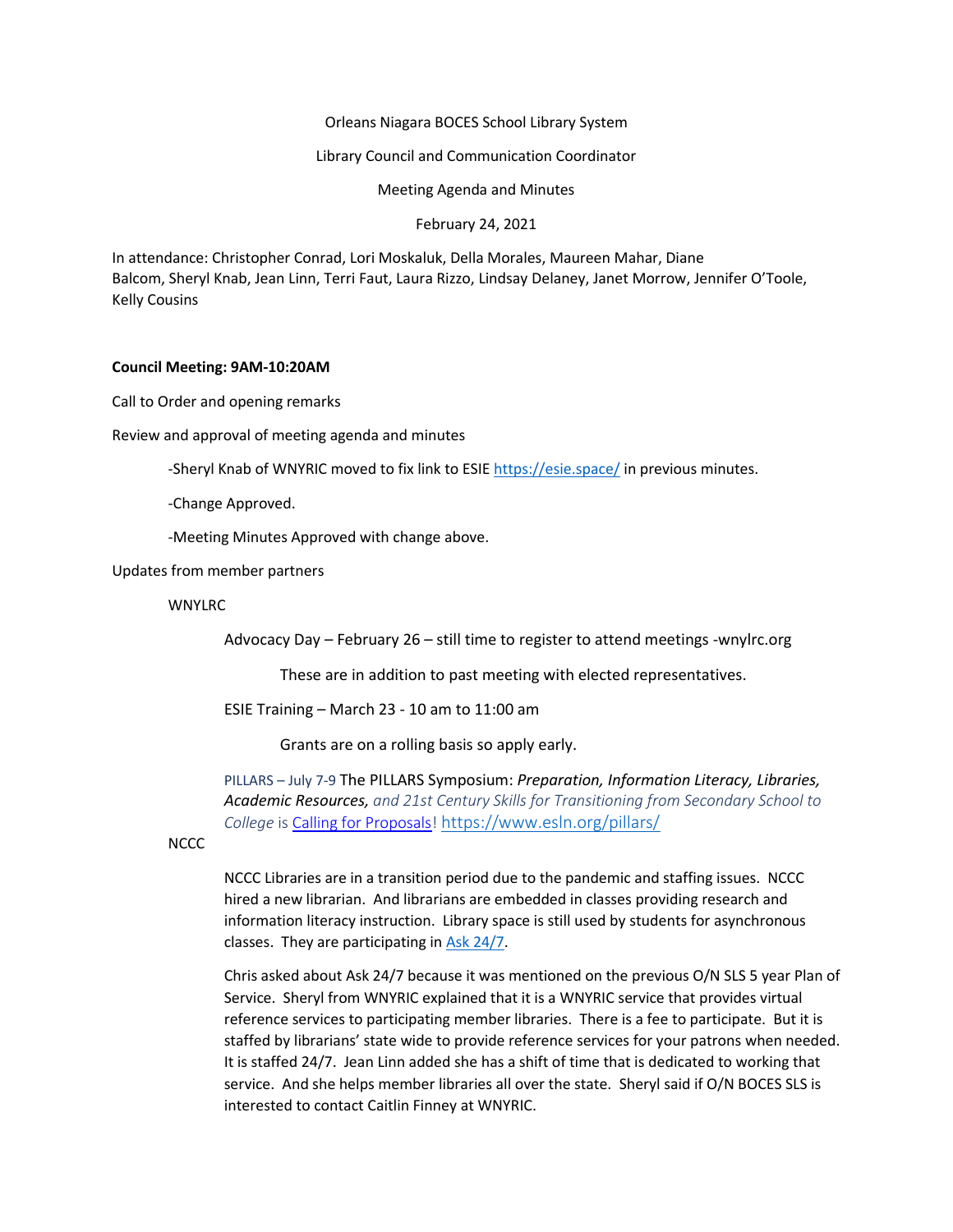Chris asked if there are any resources that are being utilized within asynchronous classes at NCCC that might be helpful at the K-12 level. Jean Linn said [ScreenCast O Matic](https://screencast-o-matic.com/) (free version) and LibGuides (subscription).

NIOGA – Lisa Erickson could not attend due to a conflict.

Niagara University - (vacant)

## 5 Year Plan of Service

Bylaws were introduced. Sheryl Knab moved to approve. Diane Balcom Seconded. Council approved unanimously. Chris added that the bylaws were created with input from school library system directors/coordinators around the state, and additional input from NYSED Library Development Specialist Mary Beth Farr.

Chris explained the following items are now complete for the Plan of Service: Mission Statement, Council Bylaws, Need Assessment and Development of the Plan of Service, and Revision.

Chris explained that he will start working on the 8 elements and corresponding goals. This portion includes intended results and evaluation. It will be based on the needs of the system addressed in member plans and the previous plan of service.

13 out of 13 districts responded with Member Plans. There were 35 total responses including 23 Google Forms and 12 handwritten copies. General needs included: better communication; eBooks and digital resources; opportunities to advance collaboration and role of librarian as a leader in building/district; more and different types of professional development.

### Budget Update

## 2019-2020 Annual Report

This was approved by the State as of 2/22/21. The problems raised by the state included the following: 1. Number of council members conflicted with bylaws. 2. Inaccurate reporting of council member terms. 3. Inaccurate reporting that services to special groups was discontinued. 4. Inaccurate reporting of roll over balances from the previous year. 5. Clerical staff levels being staffed at .66 instead of .83. State representative and other SLS directors added that SLS funds should be used primarily for staffing, benefits, professional development and other one-time purchases that help fulfill the library system's goal of strengthening libraries and advancing collaboration.

### Staff Position

O/N BOCES decided to post for a 1.0 FTE SLS clerical position and increase staffing to .83 FTE using SLS funds.

### Databases

A draft budget has been adopted for '21-22 school year. SLS can support the purchase of additional databases (beyond NOVEL) for the next school year by using current allotments and dipping into reserve funds. The amount cannot continue indefinitely. Statistics revealed a decline in the use of selected databases. The council agreed to postpone providing advice on whether or not to continue "Gale In Context: Biography" until March 3rd.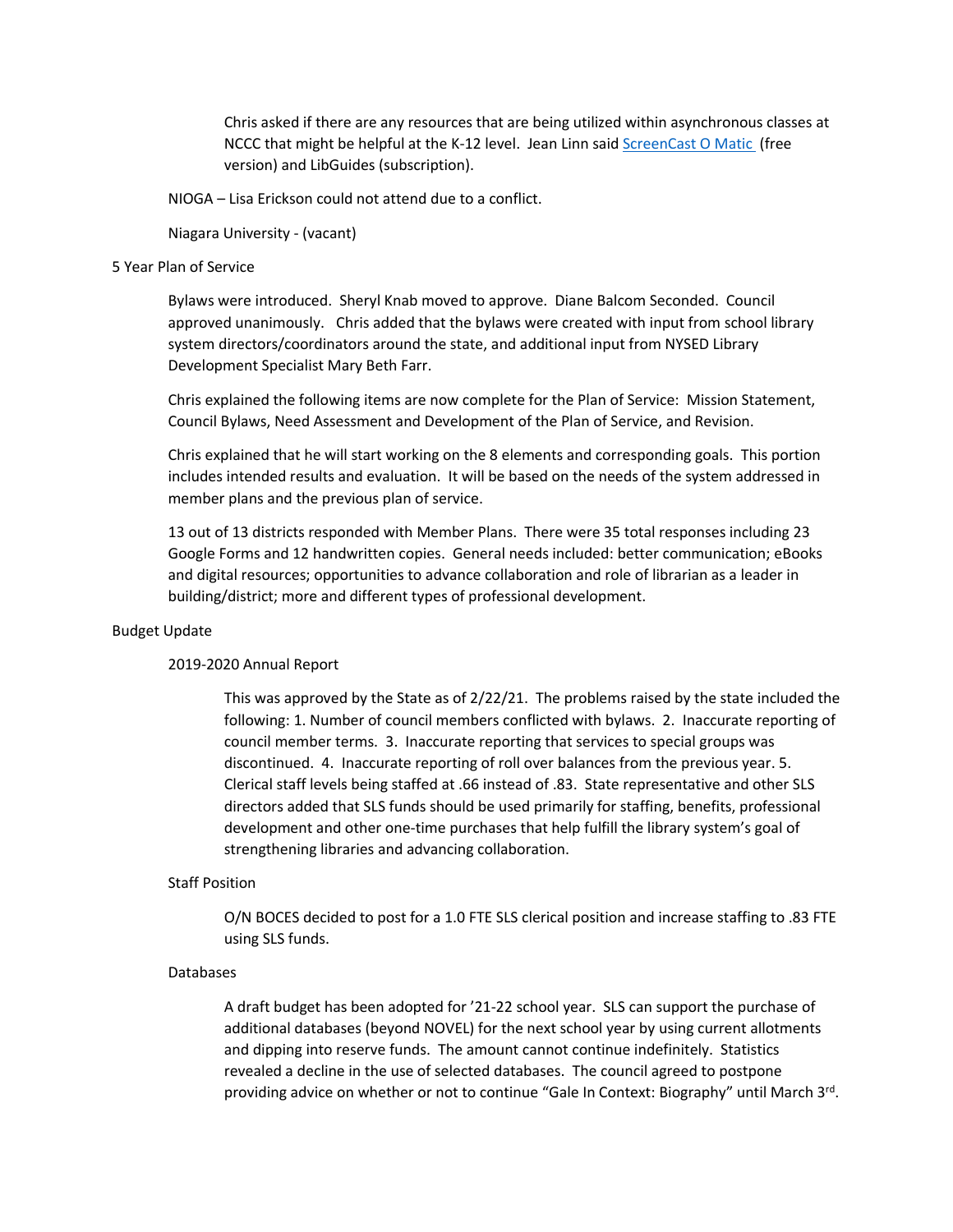This will give librarians a chance to look at the statistics and speak with their colleagues. Fact Cite is also in need of renewal July 1<sup>st</sup>.

### Upcoming Changes to SLS and CoSers

Upgrades to 501 Material Distribution and 565 Library Resource CoSers for the '21-22 school year were described. It was identified as a goal that we would like to increase participation in these CoSers. The state provides reimbursement for participation in CoSers according to your districts reimbursement rate.

O/N has decided to upgrade the media Tek Data catalog to the Insignia platform. This upgrade is provided at no cost to CoSer participants. This will provide an up to date platform to provide access to CoSer resources with easy to use navigation and single sign on authentication (Google and Microsoft 360). 501 Material Distribution members will also receive SWANK streaming service at no additional cost.

The SLS coordinator spoke with the governing board, state representative, several school library system directors and reviewed member plan feedback regarding a plan for roll over funds. EBooks were identified as a critical need. It was proposed that the rollover funds be used to build a regional eBook collection sustained by district member participation. This can be addressed in several possible aspects of the five year plan including: a revised cooperative collection development plan, resource sharing delivery, digital collection access, coordinated service for members, and communication among members.

The SLS coordinator also met with OverDrive, Mackin, Follett, and Rosen. The SLS offered district members the opportunity to attend these meetings but they could not due to their school schedules. The SLS director arranged for today's professional development to include Follett and Rosen. The SLS coordinator spoke with members from the governing board and they liked the idea of committing SLS funds to build a regional collection. But they want to know that it will be used and sustained by districts. OverDrive recommended 90k investment to support the region's population of students. It was suggested that we use the withheld state aid from this year if it is released to start that collection. We could then use more roll over funds to grow the collection. However, the pilot if it will succeed, would need district participation. This pilot could be run out of 565 Library Resources and would need at least \$1.00 per student. As the five year plan is a pressing matter, this idea was tabled until the library coordinator and council have developed, approved, and submitted the SLS five year plan of service to the governing board and state for final approval.

#### Professional Development

Follett Users Conference - March 4<sup>th</sup> 8am

### SLPR – March 24th 9am-10:30am and March 31st 9:30am-10AM

2 school librarians and 1 administrator have signed up so far in our region.

American Library Association Digital Series – Tentative dates in May and April (not yet finalized).

Equity, Diversity and Inclusion (EDIcon)

Cultural Competence